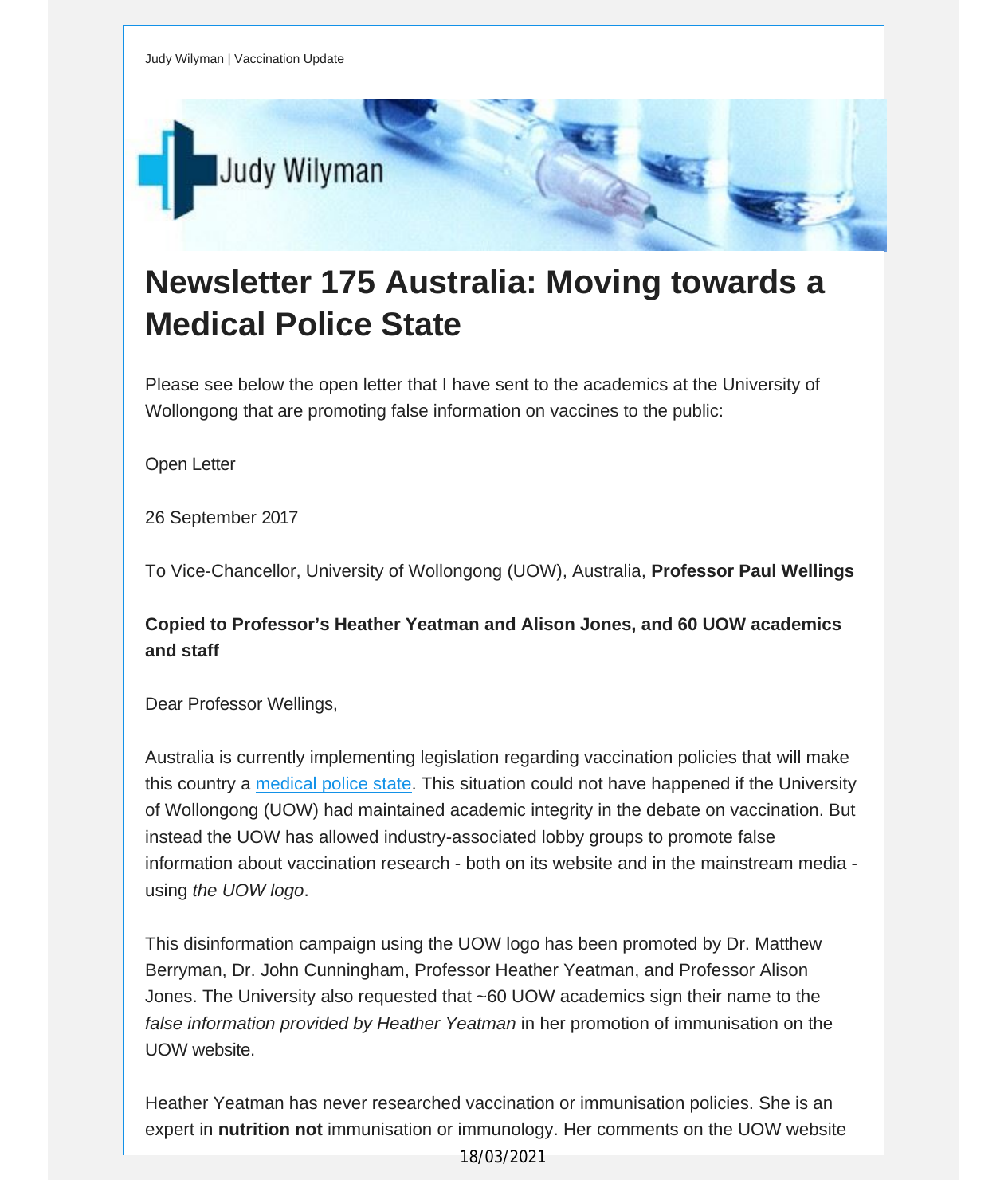contradict the in-depth research presented in my PhD on this topic, *[also published on the](http://vaccinationdecisions.us8.list-manage.com/track/click?u=f20605fde3732e41929f4a3f2&id=e5127b19e8&e=fec8337d3c) [UOW website](http://vaccinationdecisions.us8.list-manage.com/track/click?u=f20605fde3732e41929f4a3f2&id=e5127b19e8&e=fec8337d3c)*. Promoting immunisation with the personal opinion of a *non-expert* in immunisation is a breach of academic integrity by UOW.

Here is a link to my interview with Sarah Westall from the US program, *Business Game Changers*, that describes the political processes that have facilitated this situation. It is titled ['The Vaccination Debate: Let's get Serious'](http://vaccinationdecisions.us8.list-manage1.com/track/click?u=f20605fde3732e41929f4a3f2&id=ed5366d128&e=fec8337d3c) and it has been broadcast nationally throughout the US, Canada, Hawaii and Alaska.

The University of Wollongong is running a disinformation campaign by allowing **UOW academics** and **industry-associated lobby group activists** to suppress the scientific debate on vaccination in the media by presenting their false and misleading personal opinions - using the UOW logo.

This has been achieved by adopting the following strategies:

- Allowing a UOW staff member, **Dr. Mathew Berryman** (no qualifications in vaccination science or policy) to use comments from an industry-associated lobby group blog (*ReasonableHank – Australian Skeptics Inc*) to present false information about my UOW research in the mainstream media (June 2012).
- Allowing an industry-associated lobby group activist, **Dr. John Cunningham** (who has no involvement with UOW and is an orthopaedic spinal surgeon in Melbourne), to make an anonymous complaint of '**allegations of academic misconduct'** to UOW in **2014** about my research on the whooping cough vaccine completed in **2006.** This was 8 years after the research was examined and awarded a High Distinction by UOW academics. The UOW apologised to me for the *misuse* of its complaint procedures and stated that the investigation was **unwarranted.** But this information was not corrected in a press release and it has been used to smear my reputation in the media and on Wikipedia. I am unable to change the false comments and opinions presented on Wikipedia.
- In January 2016, just after UOW published my PhD on the UOW website (11 January 2016), **John Cunningham,** made further false and derogatory comments about the assessment of my PhD in the Australian mainstream media [\(Murdoch's](http://vaccinationdecisions.us8.list-manage1.com/track/click?u=f20605fde3732e41929f4a3f2&id=b96a25d7d8&e=fec8337d3c)  [News Ltd press –](http://vaccinationdecisions.us8.list-manage1.com/track/click?u=f20605fde3732e41929f4a3f2&id=b96a25d7d8&e=fec8337d3c) **20 January 2016**). He was then awarded an **Order of Australia medal (OAM**) on 26 January 2016 for "**Immunisation and Science**". John Cunningham does not have any special qualifications in immunisation or publications on vaccination/policy or immunology.
- One week after my PhD was published on the UOW website in January 2016, **Professor Heather Yeatman**, (expertise nutrition) was permitted to promote false information about immunisation on the UOW website that was signed by 60 other academics – none of whom have done in-depth independent research on vaccination science or policy. **Heather Yeatman** does not have any special qualifications in immunisation or publications on this topic and she has [promoted](http://vaccinationdecisions.us8.list-manage.com/track/click?u=f20605fde3732e41929f4a3f2&id=6be914f8d9&e=fec8337d3c) [false information](http://vaccinationdecisions.us8.list-manage.com/track/click?u=f20605fde3732e41929f4a3f2&id=6be914f8d9&e=fec8337d3c) on vaccines using the UOW logo.
- In March 2016, Professor Alison Jones (expertise toxicology) was a co-author of a paper that attempts to limit the academic freedom of researchers to scrutinise the science of vaccination. This paper is titled '*Public Health and the Necessary Limits of Academic Freedom?*' In this paper Jones attempts to argue that the [scientific debate should be curtailed](http://vaccinationdecisions.us8.list-manage1.com/track/click?u=f20605fde3732e41929f4a3f2&id=bf320bdb54&e=fec8337d3c) in consideration of possible adverse events to 18/03/2021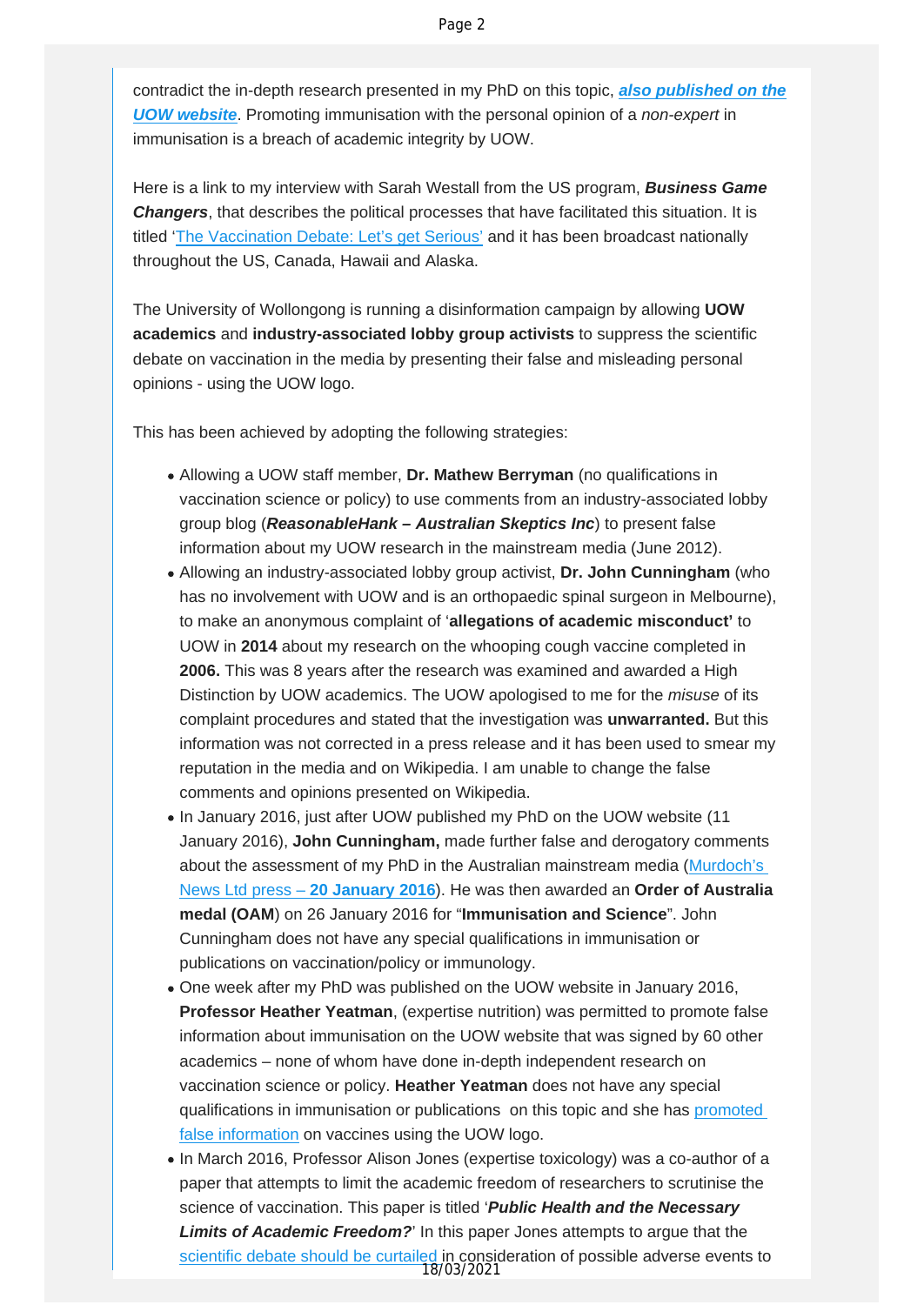human health. This is *exactly the opposite* to the recognised norms of evidencebased medicine that require full scrutiny of the scientific literature *by all stakeholders* in order to protect human health.

A medical police state can only occur when there is a lack of transparency and accountability in government policies and in academic institutions. We are seeing this situation develop in Australia today with the suppression of the scientific debate on vaccination.

UOW has breached its charter to promote *expert* opinions of vaccination on its website and to allow academic debate of this scientific issue by all stakeholders in the issue.

This is aided by the [misconduct](http://vaccinationdecisions.us8.list-manage.com/track/click?u=f20605fde3732e41929f4a3f2&id=bc9fe02d36&e=fec8337d3c) and fraudulent research that is occurring at the US CDC the body that recommends vaccines for national vaccination programs. It is not the parents who are investigating these policies that are committing fraud and misconduct - it is our government bodies and institutions. This is occurring as governments implement mandatory vaccination policies without [justification](http://vaccinationdecisions.us8.list-manage2.com/track/click?u=f20605fde3732e41929f4a3f2&id=7e6aebf256&e=fec8337d3c) in Australia.

Human health is at risk if universities are allowing lobby groups *with vested interests in government policy* to use their procedures to promote false information on vaccines to the public *using the university logo.*

Yours Sincerely, Dr. Judy Wilyman *Bachelor of Science, University of NSW Diploma of Education (Science), University of Wollongong Master of Science (Population Health), Faculty of Health Sciences, University of Wollongong. PhD in The Science and Politics of the Australian [Government's](http://vaccinationdecisions.us8.list-manage.com/track/click?u=f20605fde3732e41929f4a3f2&id=d23d73b4da&e=fec8337d3c) Vaccination Program, UOW School of Social Science, Media and Communication (re-named the School of Humanities and Social Inquiry in 2014).*